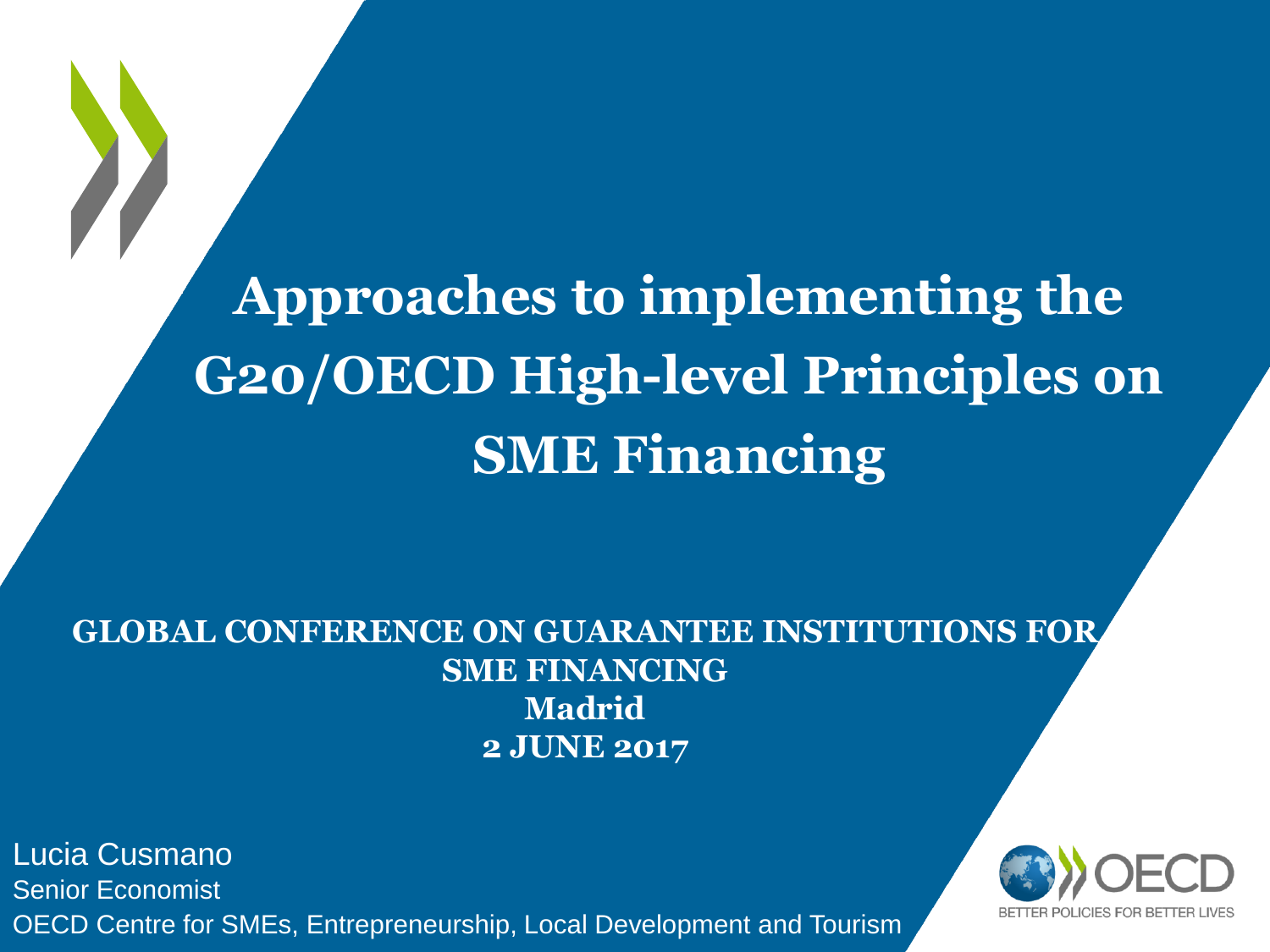

- **April 2015**: Request from G20 Finance Ministers and Central Bank Governors
	- o Broad guidelines for the development of cross-cutting policy strategies, policy assessment and benchmarking
	- o Built on work from the OECD and other international organisations
	- o Voluntary and non-binding
- **November 2015:** G20 Leaders
	- Welcomed *G20/OECD High-Level Principles on SME Financing*
	- Called for the development of **effective approaches for implementing the Principles**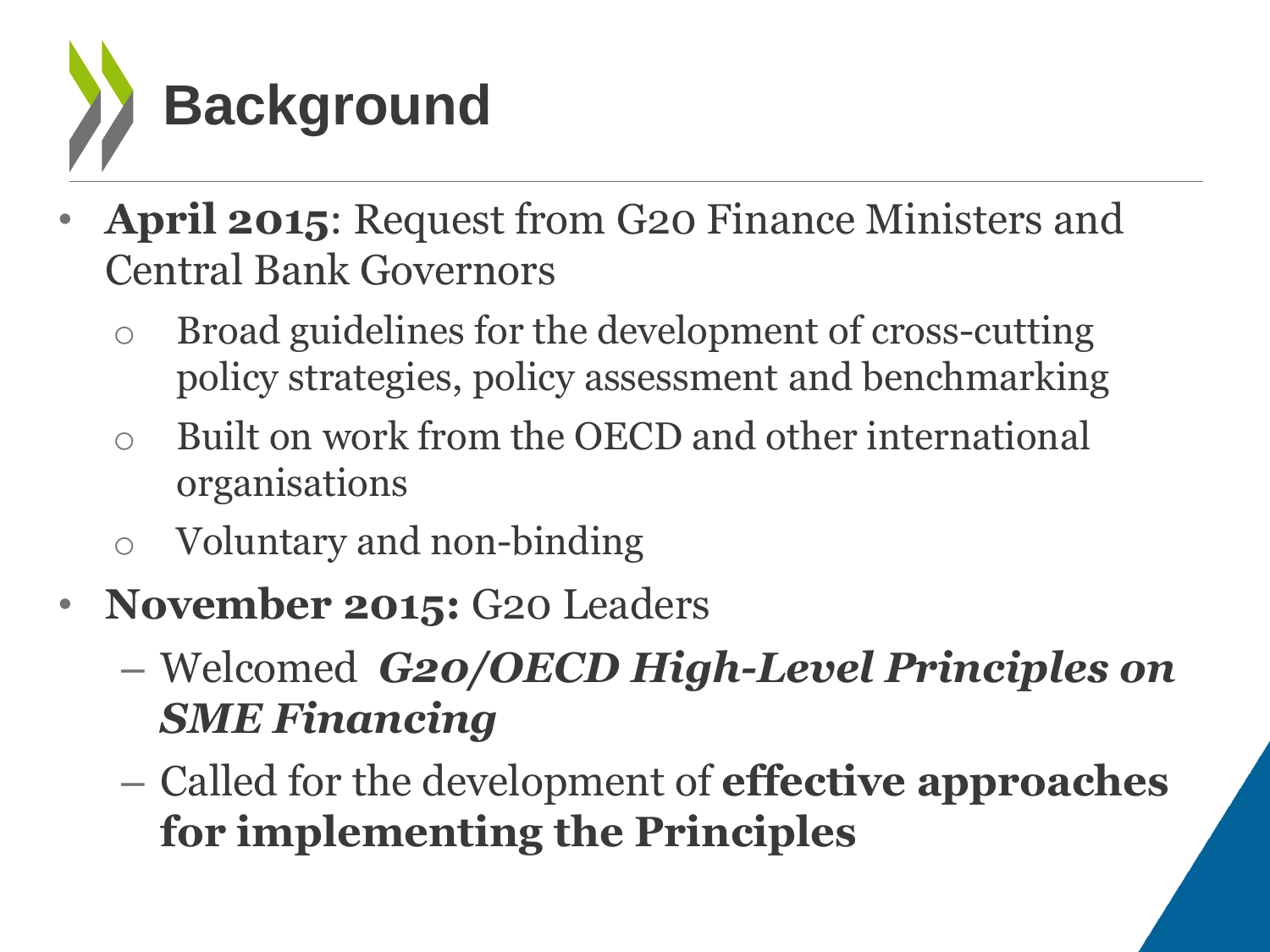### G20/OECD High-Level Principles on SME Financing

- 1. Identify SME financing needs and gaps and improve the evidence base.
- 2. Strengthen SME access to traditional bank financing.
- 3. Enable SMEs to access diverse non-traditional financing instruments and channels.
- 4. Promote financial inclusion for SMEs and ease access to formal financial services, including for informal firms.
- 5. Design regulation that supports a range of financing instruments for SMEs, while ensuring financial stability and investor protection.
- 6. Improve transparency in SME finance markets.
- 7. Enhance SME financial skills and strategic vision.
- 8. Adopt principles of risk sharing for publicly supported SME finance instruments.
- 9. Encourage timely payments in commercial transactions and public procurement.
- 10. Design public programmes for SME finance which ensure additionality, cost effectiveness and user-friendliness.
- 11. Monitor and evaluate public programmes to enhance SME finance.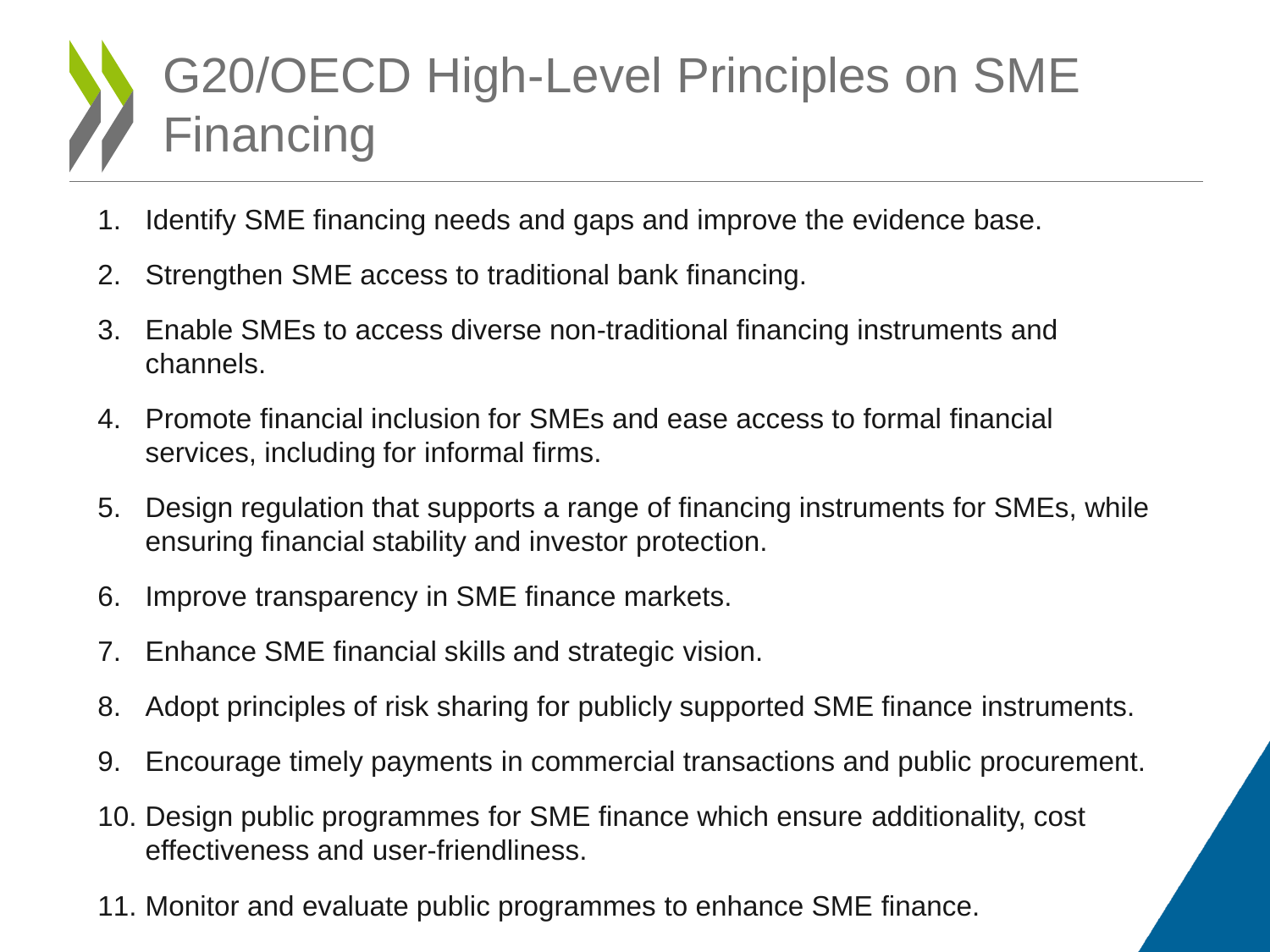# **Identifying effective approaches**

### **Objective**

• Develop a menu of policies to help governments operationalise the Principles and monitor implementation

### **Methodology**

- Survey-based approach: bottom-up, country driven
- Categorisation into
	- o **Common approaches:** well-established across a broad range of jurisdictions
	- o **Innovative/Emerging approaches:** limited number of countries, recently implemented, or applying to some specific policy areas or measures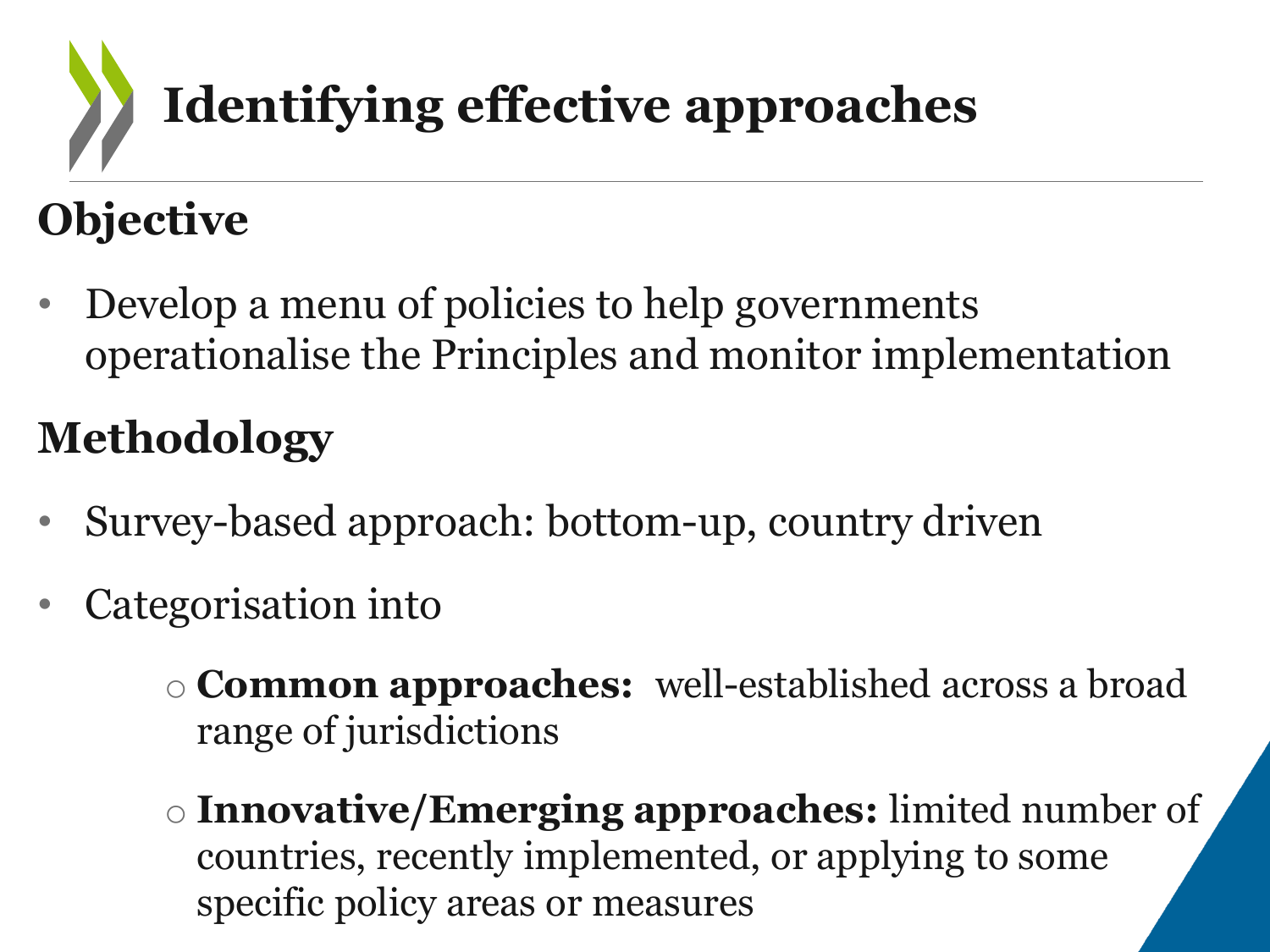### **Principle 1: Identifying gaps and improving the evidence base**

### • *Common approaches*

- Importance of evidence-based SME financing policy increasingly recognised
- Established frameworks to collect quantitative data:
	- Reporting requirements to financial institutions
	- Demand and supply surveys, *but* very different coverage, methodologies and representativeness
	- Consultation with financial institutions and private sector to assess SME financing needs and challenges
- International benchmarking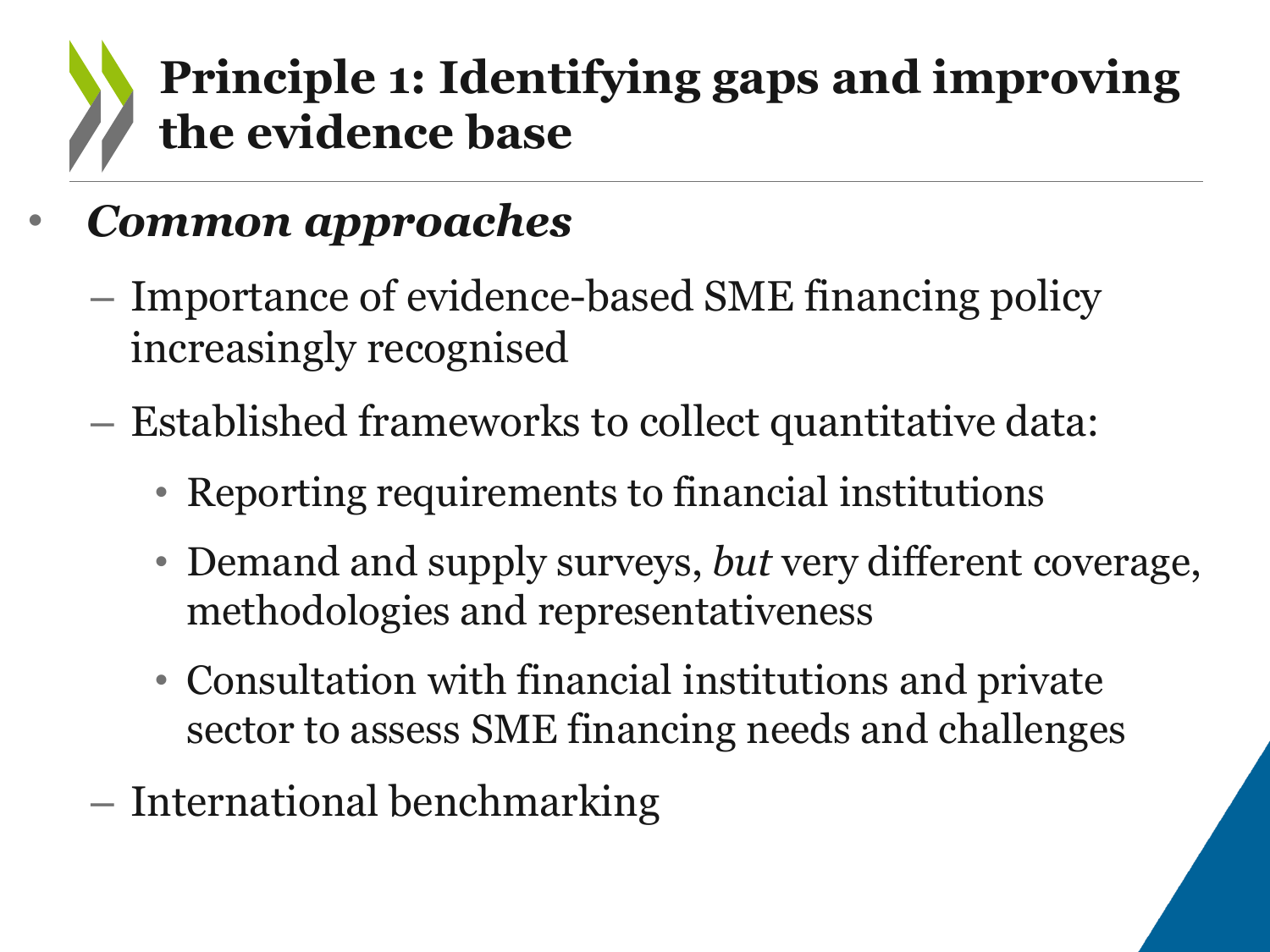### **Principle 1: Identifying gaps and improving the evidence base**

- *Other approaches*
	- Granular data on firm's and entrepreneur's characteristics
	- Complementary insights from data for different purposes (e.g. tax administration, labour regulation)

Portugal: granular data from central credit register, financial statements, tax administration; database on employees' remuneration, education and training

– Data on alternative instruments

UK: Small Business Equity Investment Tracker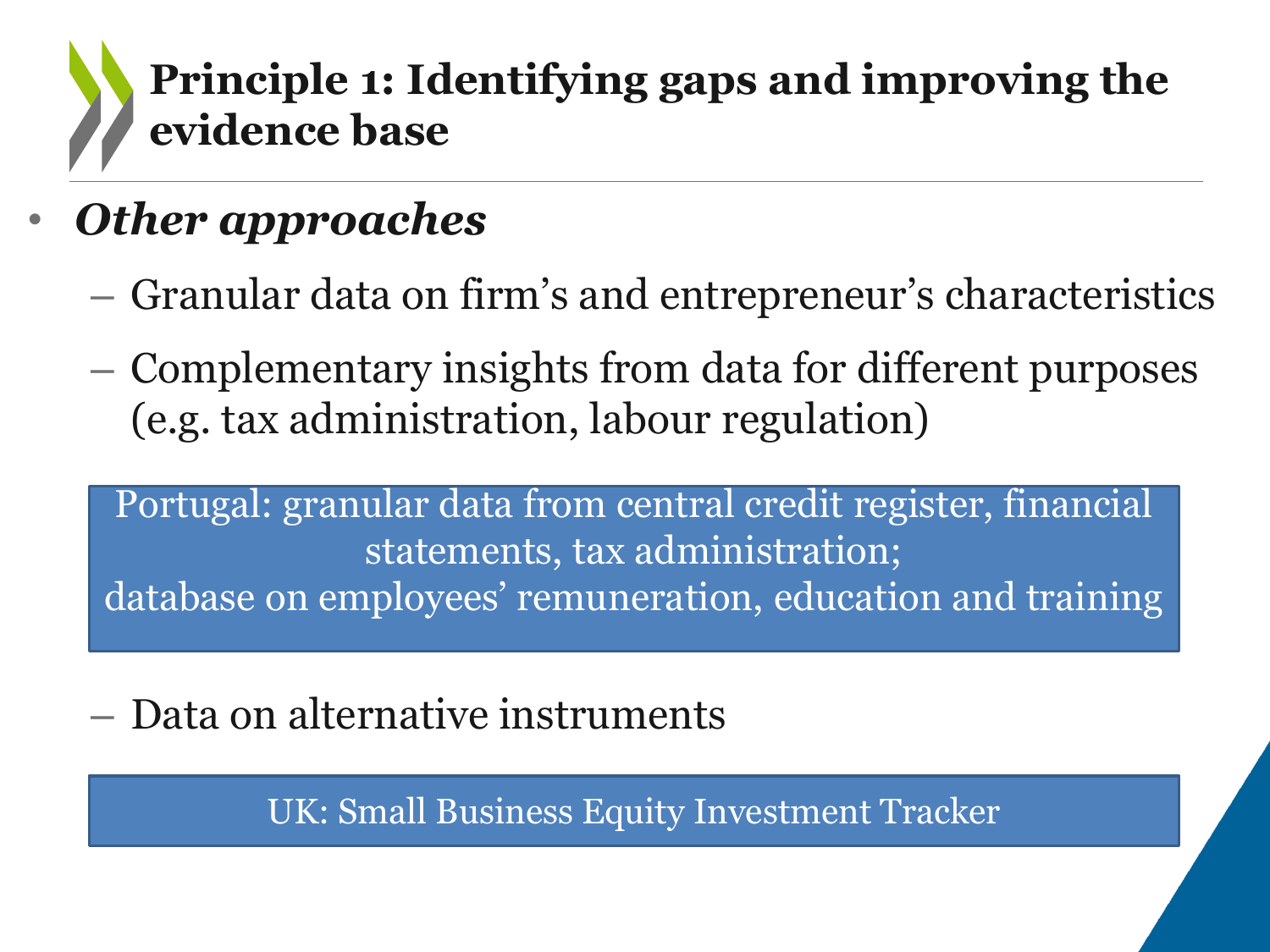**Principle 2: Strengthening bank financing**

### • *Common approaches*

- Credit guarantees most widespread policy instrument
	- New schemes and changes to existing ones (endowment, eligibility, new instruments, counter-guarantees)
- Credit insurance
- Diversity of measures to enhance credit risk management and mitigation
	- Broader information in credit public registries, data quality assessment and data protection regulation
	- Improved monitoring of bank losses and provisions
- Changes in regulation to broaden set of assets SME can use to secure loans
- Enhancing speed and efficiency of insolvency procedures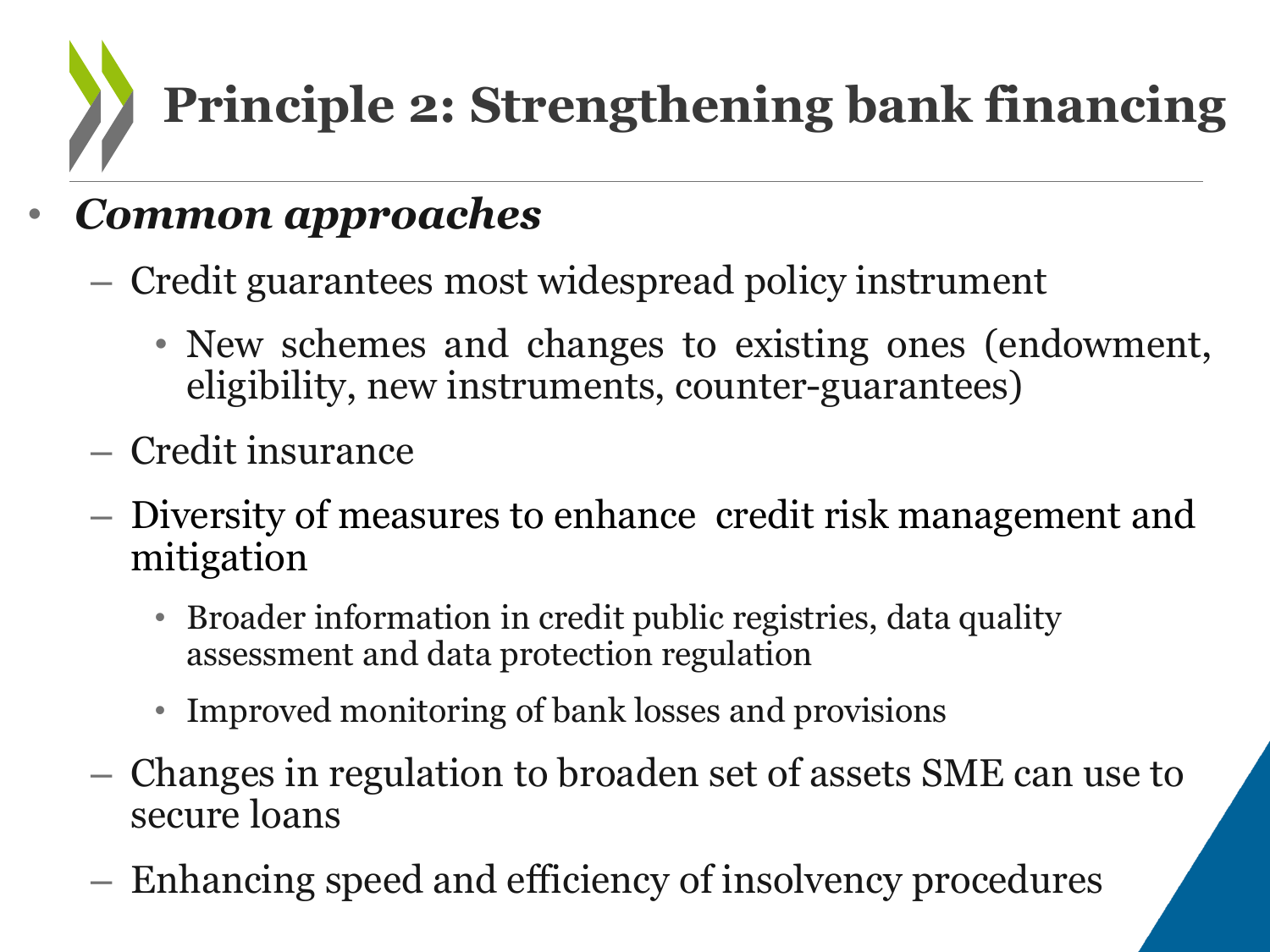# **Principle 2: Strengthening bank financing**

- *Other approaches*
	- Support to securitisation of SME loans
	- Enhance operating efficiency in banking markets (e.g. ICT adoption, organisation and management skills, good governance rules)
	- Greater transparency in credit relations with SMEs

Spain: Law 5/2015 imposing greater transparency on credit application process and credit rating, standardised credit reporting and advanced notification of credit reduction

– Requirement for designated financial institutions to share information with alternative finance providers

UK: Bank referrals to designated financial platforms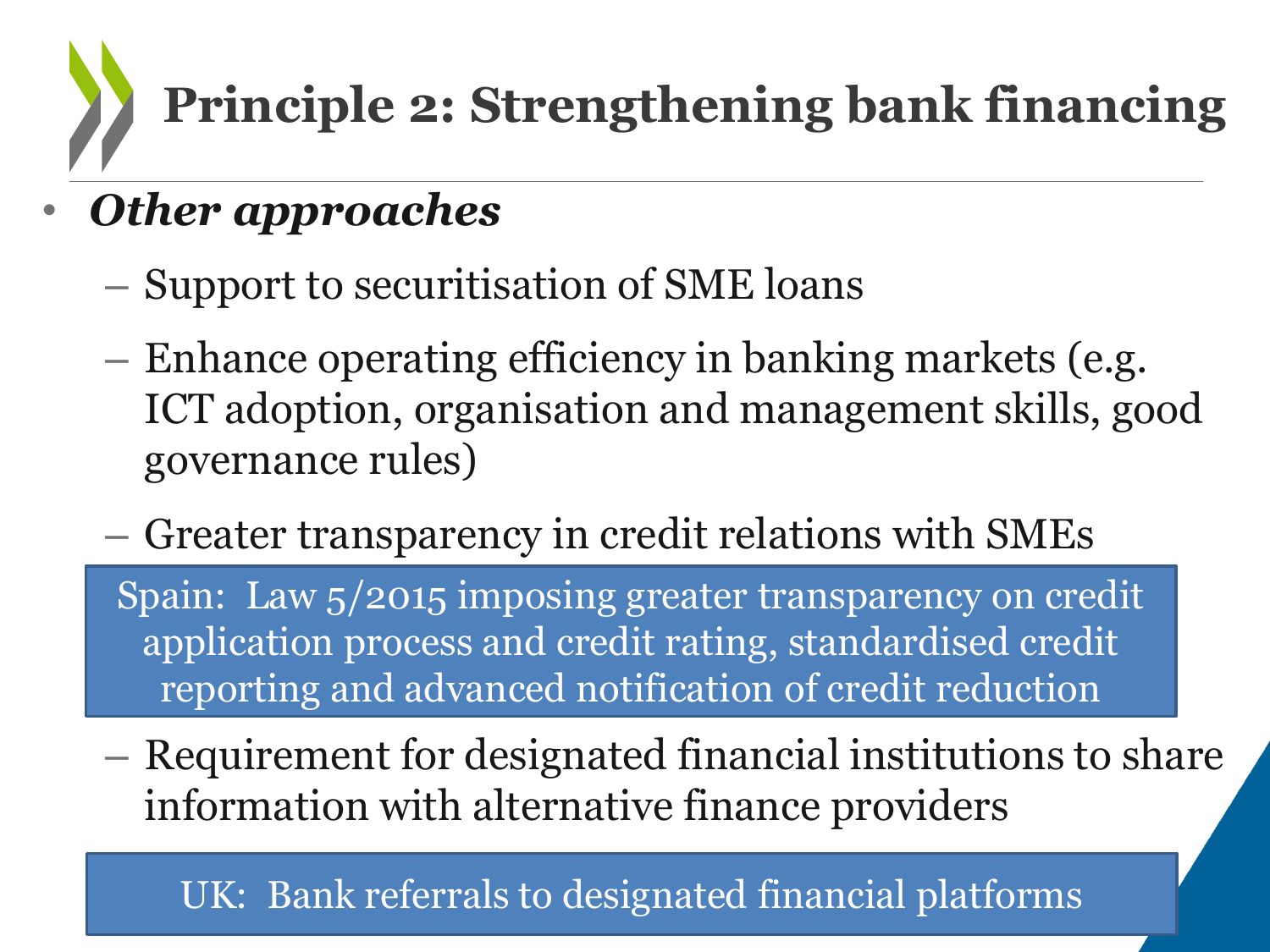### **Principles 3: Promoting alternative sources of financing**

### • *Common approaches*

- Public investment vehicles and co-investment schemes
- Broadening the base of SME investors through:
	- regulatory changes
	- tax incentives
	- easing access to credit information

France: access to Banque de France's standardised credit rating assessment system (FIBEN) to insurance companies

– Use of guarantees for non-debt instruments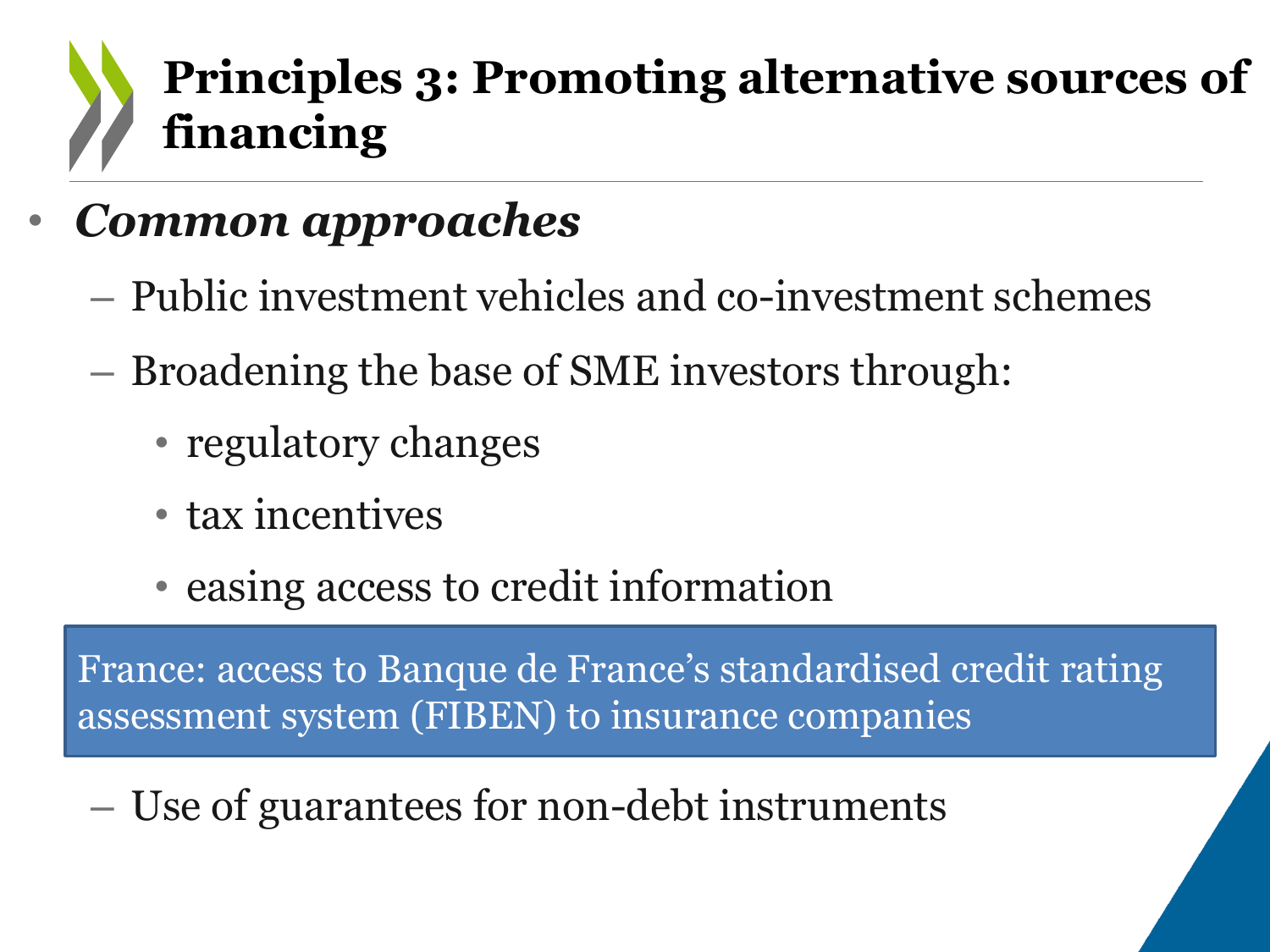### **Principles 3: Promoting alternative sources of financing**

### • *Other approaches*

- Raising awareness by SMEs about broad range of offering
- Developing digital exchange platforms

Chile's Bolsa de Productos: public market for receivables with special investor protection

– Improving SME investor-readiness

Belgium: life-cycle coaching initiatives by Flanders Innovation and Entrepreneurship

– Easing networking with alternative investors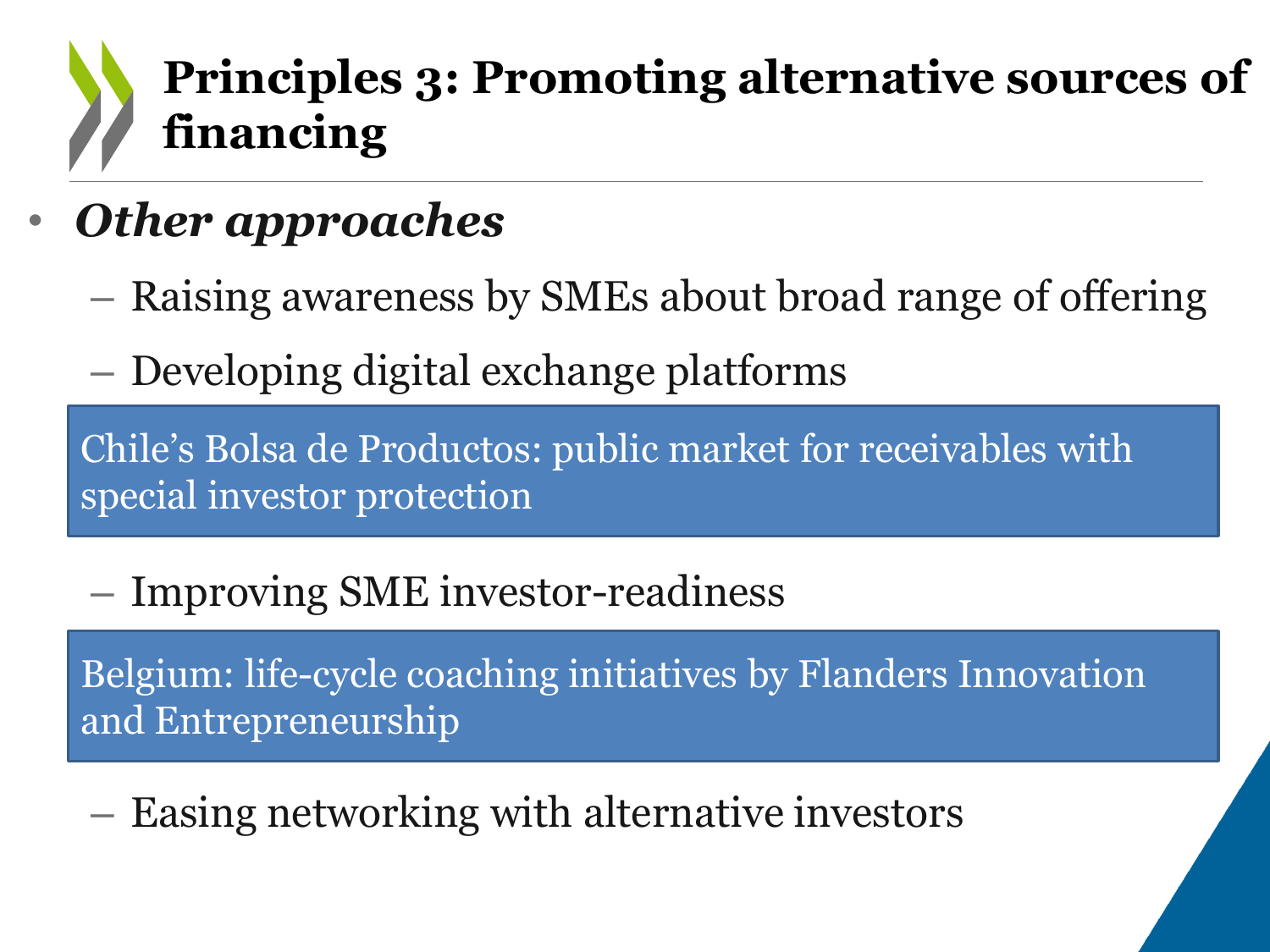## **Principle 5: Designing appropriate regulation**

### • *Common approaches*

- Structured consultative mechanism with the private sector to assess regulation and reforms, focused or broad in scope
- Assessment of tax policy implications on SMEs' use of diverse instruments, with increasing focus on equity
- International exchange of experiences and good practices
- Regulatory coordination to ease cross-border investment
- Specific regulation on crowdfunding becoming more common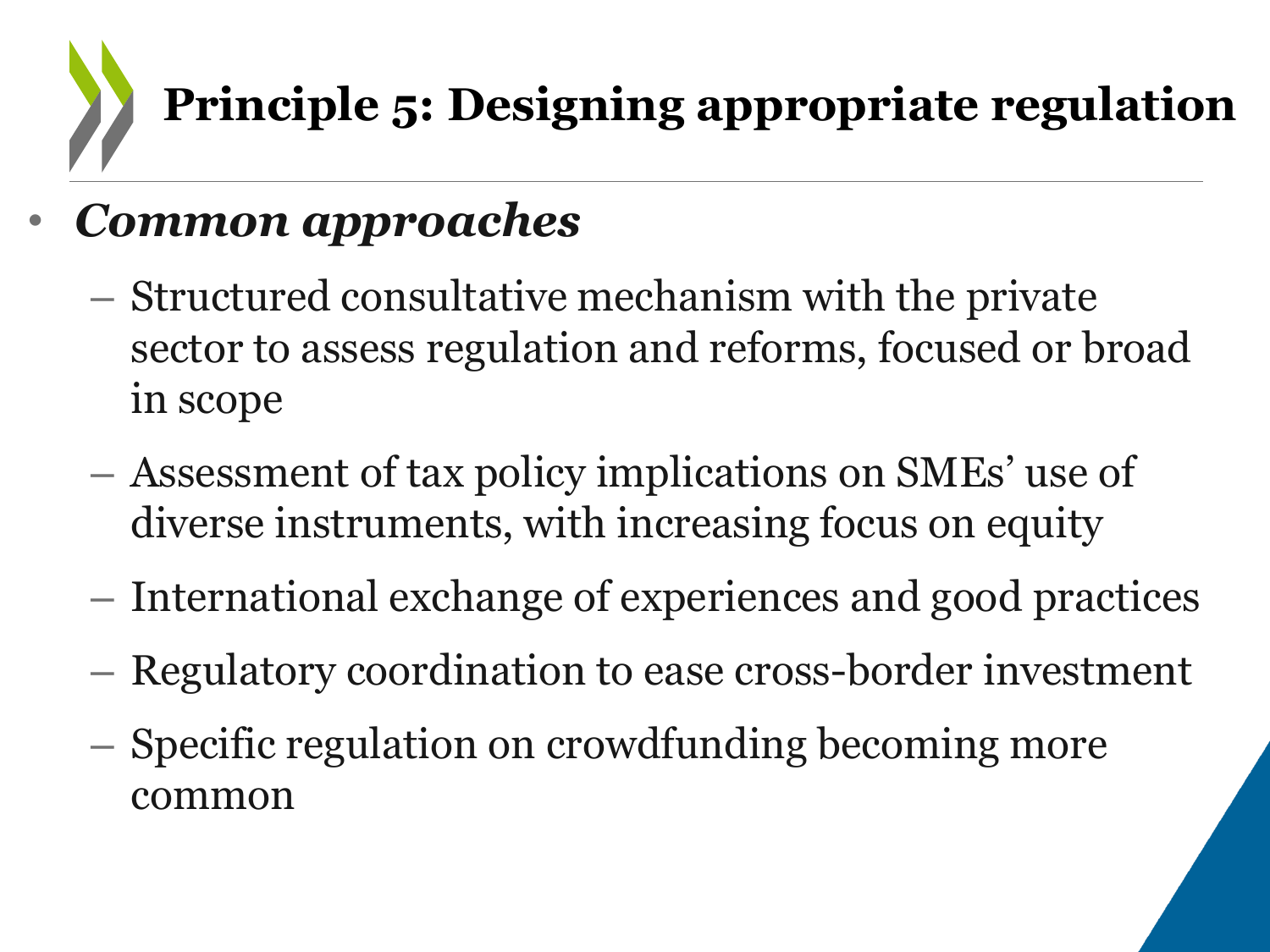### **Principle 5: Designing appropriate regulation**

- *Other approaches*
	- Regulatory impact studies
	- SME test for new legislation
	- Advice and training to SMEs on financial management and reporting to allow more informed decisions by investors
	- Support to SME adoption of corporate governance principles

EU CMU Action Plan: mapping of local or national support and advisory capacities and identification of best practices